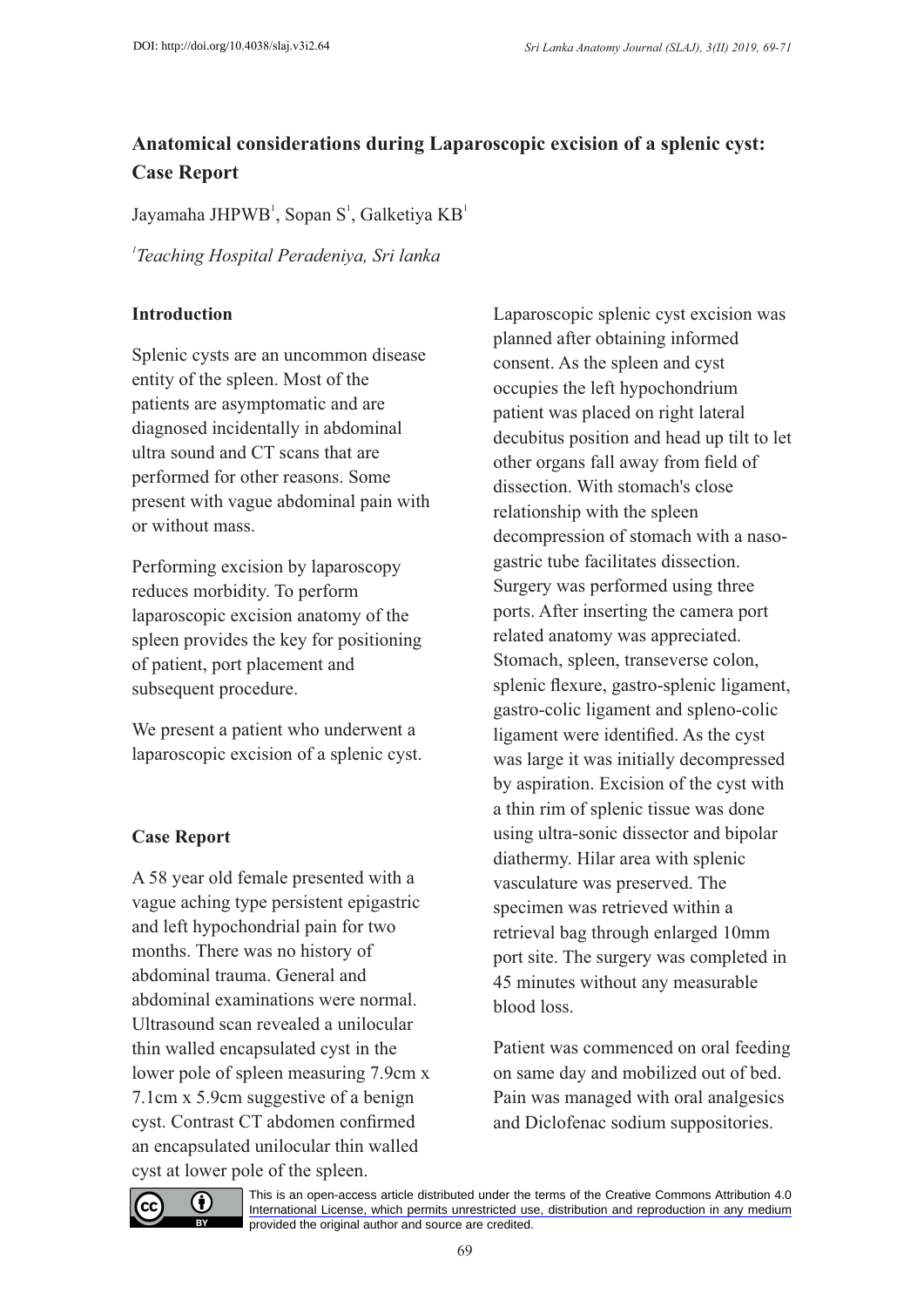The patient was discharged on the following day. The histology revealed a pseudocyst with chronic granulomatous inflammation suggestive of Tuberculosis. She was referred to chest clinic where Mantoux test was strongly positive and was started on anti-TB therapy.

#### **Discussion**

According to Fowler's classification, the splenic cysts are primary or true and secondary or false cysts depending on the presence or absence of true epithelial lining. Primary cysts can be congenital, traumatic, inflammatory, neoplastic or parasitic and secondary cysts can be traumatic, inflammatory or  $degenerate$ <sup>[1]</sup>.

Most of the splenic cysts are asymptomatic. Patients can present with vague left hypochondrial pain, left side shoulder tip pain and postprandial abdominal fullness. They also can present with complications of cysts which includes trauma leading to rupture and haemorrhage and infection.

Contrast enhanced CT is the investigation of choice for splenic cysts specially in differentiating nonparasitic cysts from parasitic cysts $^{[2]}$ . The key to interpret the CT is understanding crosssectional anatomy of abdomen. Non parasitic cysts are unilocular densely cystic and thin walled whereas parasitic cysts are multilocular with daughter cysts within the main cysts $^{[3]}$ .

Asymptomatic cysts less than 4 cm can be managed conservatively. Symptomatic cysts and asymptomatic cysts more than 4 cm warrant  $intervention^{[4]}$ .

Treatment options include percutaneous drainage, laparoscopic total cyst excision, laparoscopic partial splenectomy, laparoscopic partial cyst excision with marsupialization and hand assisted laparoscopic splenectomy. The laparoscopic approach is associated with lower morbidity when compared to open surgery<sup>[1]</sup>. Though laparoscopic total cyst excision or partial splenectomy removes the cyst completely and reduces the risk of recurrence, it is more time consuming and has higher bleeding risk compared to partial cyst excision with marsupialization. However with perception of anatomy of spleen and related organs the procedure was completed in forty five minutes without any measurable blood loss. The recurrence rates are 64% and  $78\%$  respectively  $\left[5\right]$ . Measures such as Argon laser coagulation of splenic surface and omental packing do not completely eliminate the risk of recurrence.

The patient discussed underwent a complete cyst excision with a thin rim of splenic tissue. The histopatholgy revealed a chronic granulomatous pathology suggestive of Tuberculosis, Melioidosis or parasitic infection. Patient was referred to a chest physician and was started on anti-TB therapy as mantoux test was strongly positive.